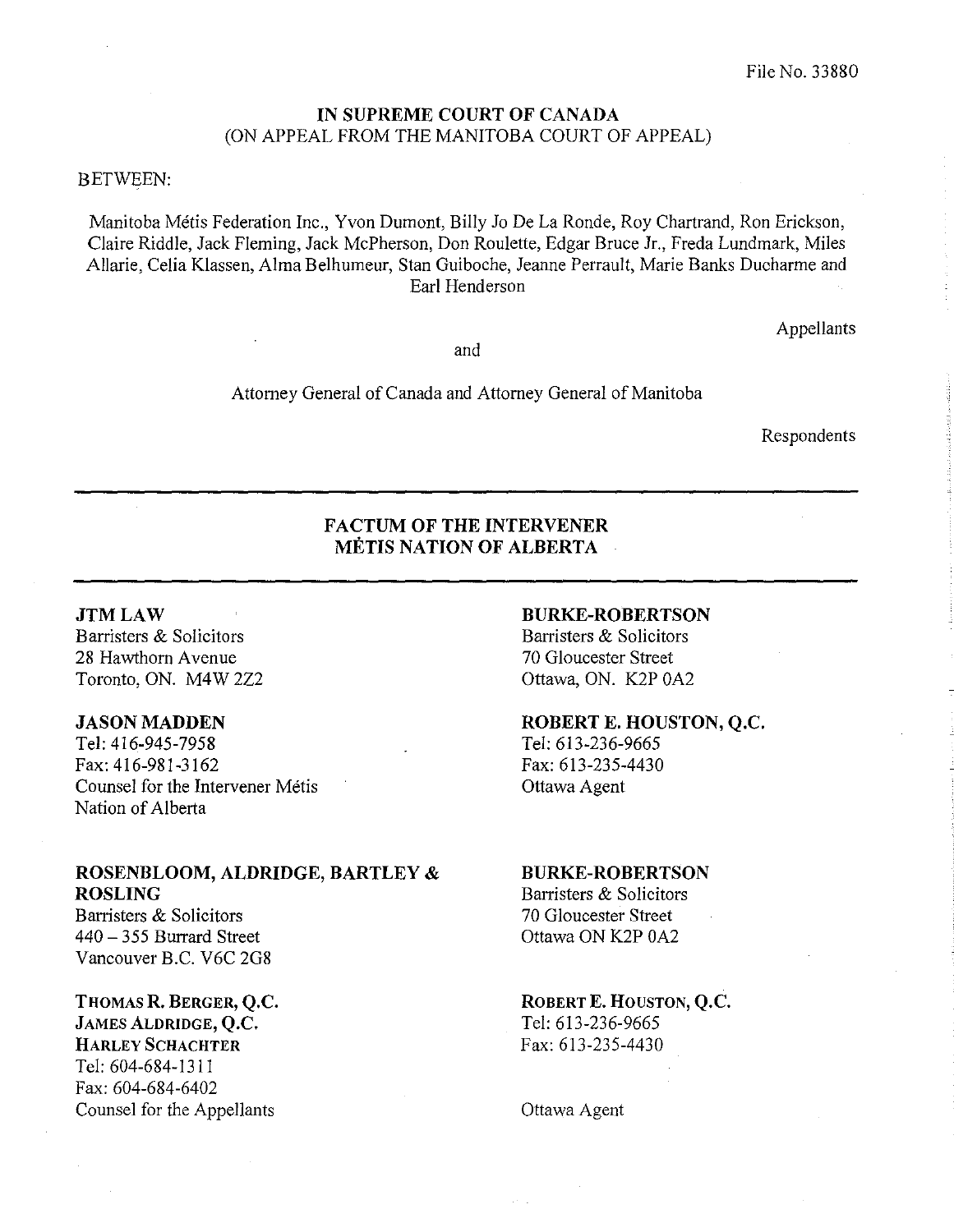### DEPUTY ATTORNEY GENERAL OF CANADA

Department of Justice Prairie Region 301-310 Broadway Avenue Winnipeg MB R3C OS6

### MARK KINDRACHUK

Tel: 306-975-4765 Fax: 306-975-5013 Counsel for the Respondent, The Attorney General of Canada

#### ATTORNEY GENERAL OF MANITOBA

Department of Justice Constitutional Law Branch 1205 - 405 Broadway Winnipeg MB R3C 3L6

### HEATHER LEONOFF, Q.c.

MICHAEL CONNER Tel: 204-945-0679 Fax: 204-945-0053 Counsel for the Respondent, Attorney General of Manitoba

# ALBERTA JUSTICE

ABORIGINAL LAW 1000 10025 I 02A Ave Edmonton, AB. T5J 2Z2

### DOUGLAS B. TITOSKY

Tel: 780-643-0858 Fax: 780-643-0852 Counsel for the Intervener, Attorney Attorney General of Alberta

## DEPUTY ATTORNEY GENERAL OF CANADA

Department of Justice 234 Wellington Street Room 216 Ottawa ON K1A 0H8

### **CHRISTOPHER RUPAR**

Tel: 613-941-2351 Fax: 613-954-1920 Counsel for the Respondent, The Attorney General of Canada

#### GOWLING LAFLEUR HENDERSON

Barristers & Solicitors Suite 2600, 160 Elgin Street Ottawa, ON KIP IC3

HENRY S. BROWN, Q.c. Tel: 613-233-1781

Fax: 613-563-9869

Ottawa Agents

### GOWLING LAFLEUR HENDERSON

Barristers & Solicitors Suite 2600, 160 Elgin Street Ottawa, ON KIP IC3

### HENRY S. BROWN, Q.C.

Tel: 613-233-1781 Fax: 613-563-9869 Ottawa Agent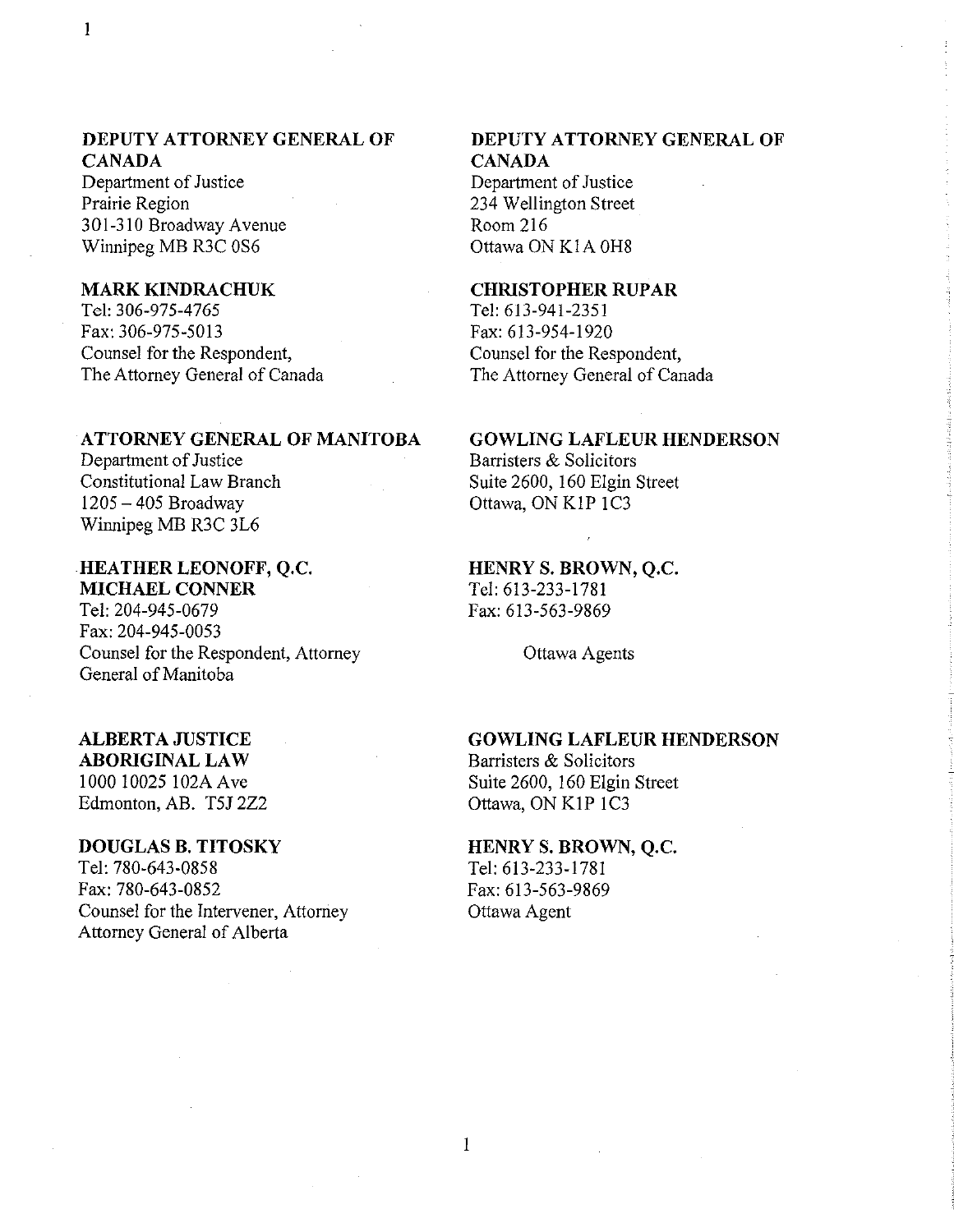### ATTORNEY GENERAL OF SASKATCHEWAN

820 1874 Scarth Street Regina, SK S4P 4B3

### MITCH MCADAM

Tel: 306-787-7846 Fax: 306-787-9111 Counsel for the Intervener, Attorney Attorney General of Saskatchewan

METIS NATIONAL COUNCIL  $201 - 350$  Sparks Street

Ottawa, ON. KIR 7S8

### CLEMENT CHARTIER, Q.c.

Tel: 613-232-3216 Fax: 613-232-4262 Counsel for the Interver, Metis National

PAPE, SALTER, TEILLET Barristers & Solicitors 460 - 220 Carnbie Street Vancouver, BC V6B 2M9

#### JEAN TEILLET

Tel: 604-681-3002 Fax: 604-681-3050 Counsel for the Intervener Metis Nation of Ontario

### RATH & COMPANY

Barristers & Solicitors Box 44, Site 8 RRI Priddis, AB TOL I WO

#### JEFFREY R. W. RATH

Tel: 403-931-4047 Fax: 403-931-4048 Counsel for the Intervener, Treaty One First Nation

#### GOWLING LAFLEUR HENDERSON

Barristers & Solicitors Suite 2600, 160 Elgin Street Ottawa, ON KIP IC3

#### HENRY S. BROWN, Q.c.

Tel: 613-233-1781 Fax: 613-563-9869 Ottawa Agent

#### MACLAREN, CORLETT

1625 - 50 O'Connor Street Ottawa, ON. KIP IC3

### GORDON B. GREENWOOD

Tel: 613-233-1146 Fax: 613-233-7190 Ottawa Agents for the Intervener

### NELLIGAN, O'BRIEN, PAYNE

Barristers & Solicitors 1500 - 50 O'Connor Street Ottawa, ON. KIP 6L2

#### DOUGALD E. BROWN

Tel: 613- 231-8210 Fax: 613-788-3661 Ottawa Agent

### MCMILLAN Barristers & Solicitors 300 - 50 O'Connor Street Ottawa, ON. KIP 6L2

### MARIE-FRANCE MAJOR Tel: 613-232-7171 Fax: 613-231-3191 Ottawa Agent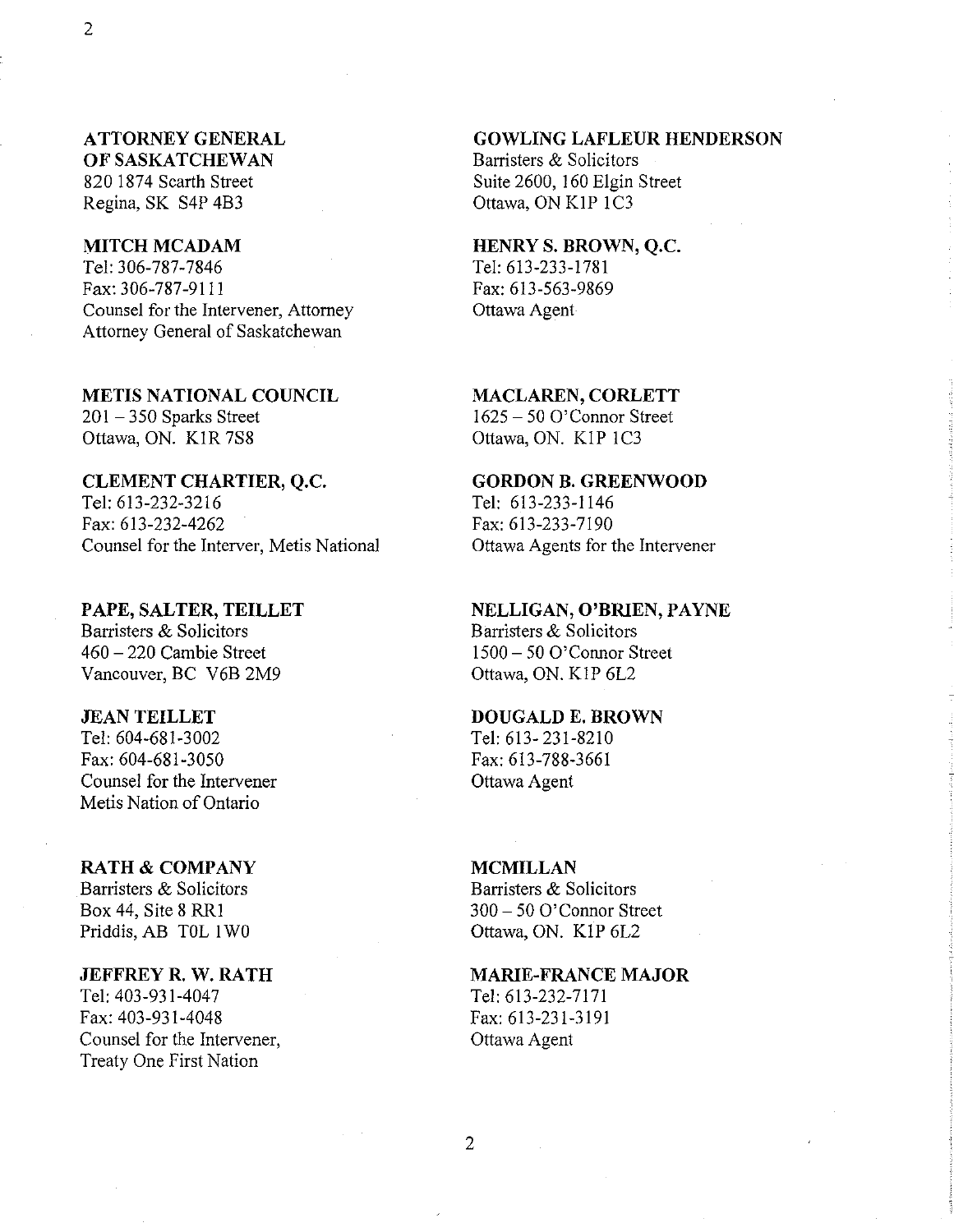### **ARVAY, FINLAY**

Barristers & Solicitors 1350 - 355 Burrard Street Vancouver, B.C. V6C 2G8

# **JOSEPH J. ARVAY, Q.c.**

Tel: 604-689-4421 Fax: 604-687-1941 Counsel for the Intervener, Assembly of First Nations

### **MCMILLAN**

Barristers & Solicitors 300 - 50 O'Connor Street Ottawa, ON. KIP 6L2

### **JEFFREY BEEDELL**

Tel: 613-232-7171 Fax: 613-231-3191 Ottawa Agent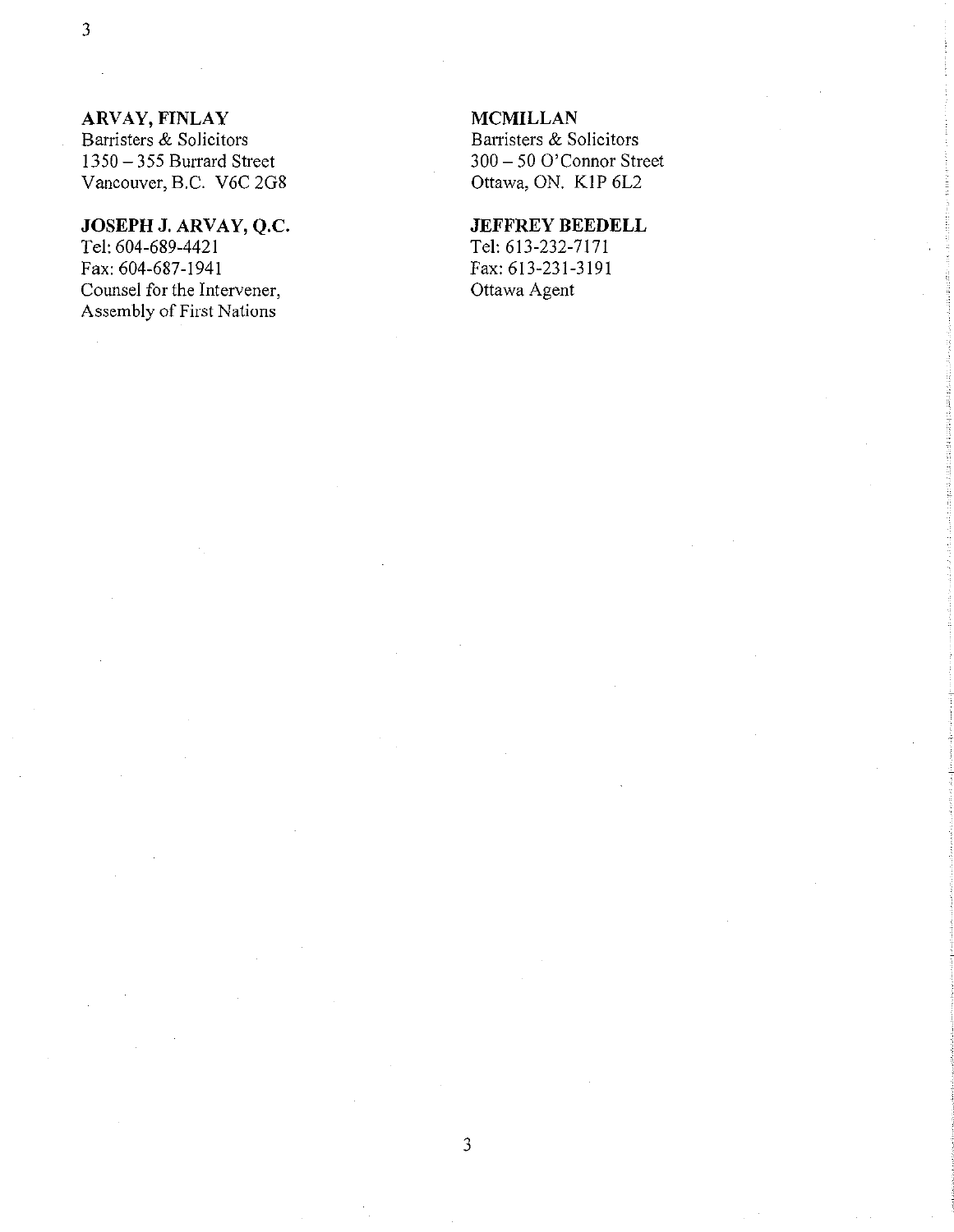| $A_{\cdot}$ |  |
|-------------|--|
| <b>B.</b>   |  |
| $C_{\cdot}$ |  |
| D.          |  |
|             |  |
|             |  |
|             |  |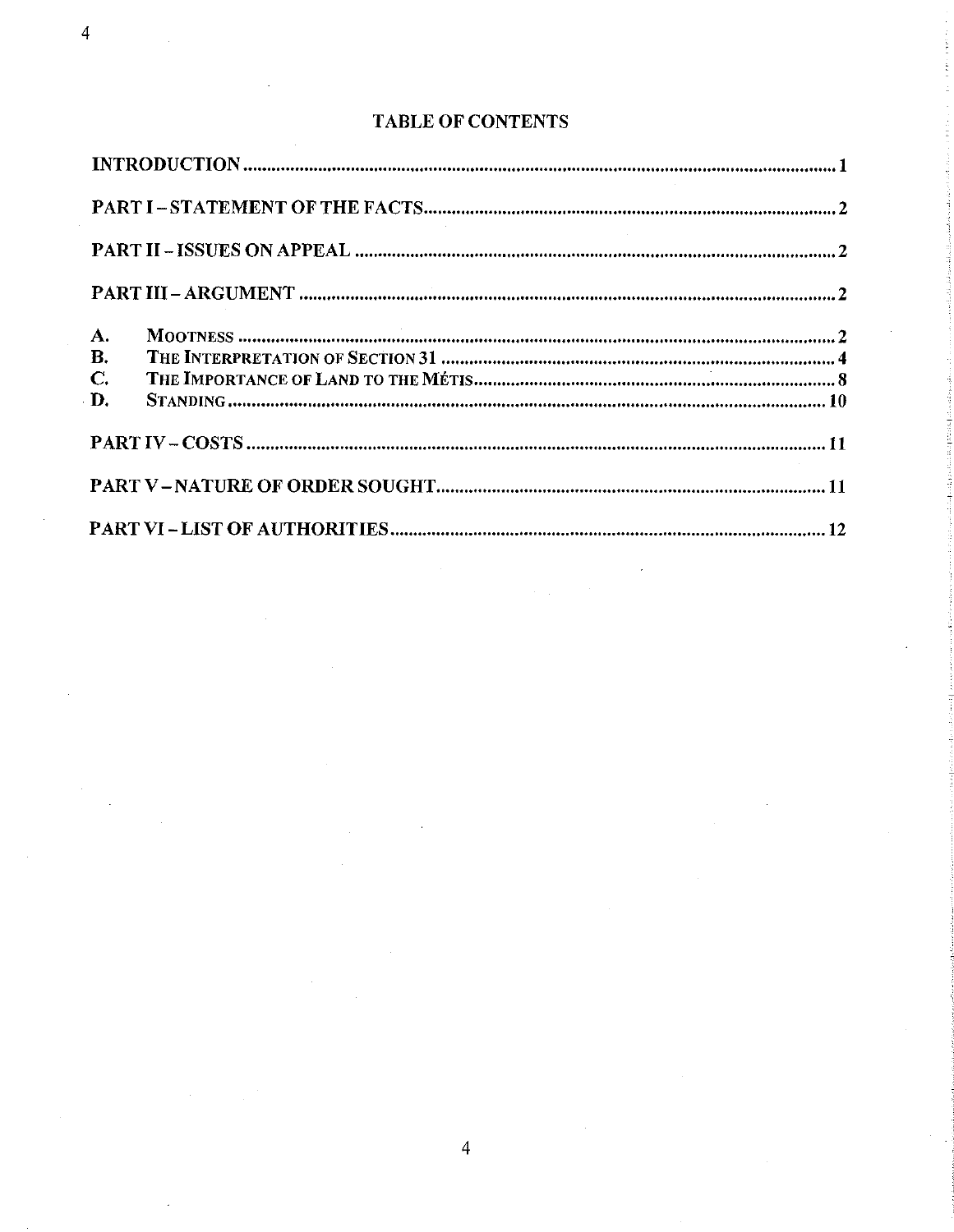#### **INTRODUCTION**

1) This is a case about the promise of land *for the benefit* of one of Canada's aboriginal negotiating partners in Confederation – the Manitoba Métis. It is the story of a growing nation encountering a new aboriginal people, in possession, on the land, in the historic Northwest, and making solemn commitments to them in order to secure its desired westward expansion. It is also the story of a young aboriginal people, uniquely born in the historic Northwest, asserting their rights and interests in a territory they called home, and ultimately securing promises for the protection of their distinct identity<sup>1</sup> and lands in a new province and growing nation. Those promises – solemn linguistic *(s.* 23), religious *(s.* 22) and land related *(ss.* 31 and 32) commitments - are embedded within the *Manitoba Act, 1870,* and are a part of Canada's constitution. This appeal is this Court's first opportunity to consider *ss.* 31 and 32 **---** the land related commitments to the Manitoba Metis.

2) In 1870, the Metis, who represented 85% of the total population in the Red River Settlement, agreed to put down their arms, participate as citizens of the new province of Manitoba, and extinguish their "Indian title" throughout the 8.2 million acres that made up the new 'postage stamp' province of Manitoba *in exchange* for the protection of their existing land base *(s.* 32) as well as the protection of their future by way of an additional 1.4 million acres for their children *(s.* 31), which represented approximately 17% of the new province's land.<sup>2</sup> Read purposively, ss. 31 and 32 represented an attempt to protect the 1870 existence of the Manitoba Metis as well as their collective future *through* a land base. That was the underlying purpose of the constitutional commitment.

3) The Appellants argue, with the support of the Metis Nation of Alberta ("MNA"), that the Crown, in its interpretation and implementation of *ss.* 31 and 32, breached its fiduciary and constitutional duties owing to the Manitoba Metis. The Manitoba Metis never received *the benefit*  that was fundamental to the constitutional compact. Instead, because of government action and inaction (i.e., the great delay, random selection, etc.), they became a marginalized and landless aboriginal people in the province they helped to establish.

 $<sup>1</sup>$  The MNA notes this unique Métis identity included many aspects that were at odds with Canada's political establishment at</sup> the time. The Métis were predominantly French-speaking and had their own language – Michif – that combined French and Indian languages; they were largely Catholic; they had their own land use customs; they were a mobile aboriginal hunting society. This uniqueness necessitated the *Manitoba Act, 1870* to attempt to reconcile diversity within unity. Today, the Métis Nation continues to work to reconcile their uniqueness  $-\infty$  as a distinct aboriginal people  $-\infty$  within Canada. It is hoped that this case will assist in the furtherance of this goal.

<sup>&</sup>lt;sup>2</sup> For a contemporary comparison see: *Beckman v. Little Salmon/Carmacks First Nation*, [2010] 3 S.C.R. 103 at paras. 9 and 33 [hereinafter "Beckman"J, where this Court noted that Yukon First Nations, who made up approximately 25% of the Yukon population, exchanged their Indian title in almost 484,000 kms<sup>2</sup> (over 119 million acres) for approximately 41,595 kms' (over 10.2 million acres) in settlement lands, representing approximately 8.59% of the total land mass of the Yukon.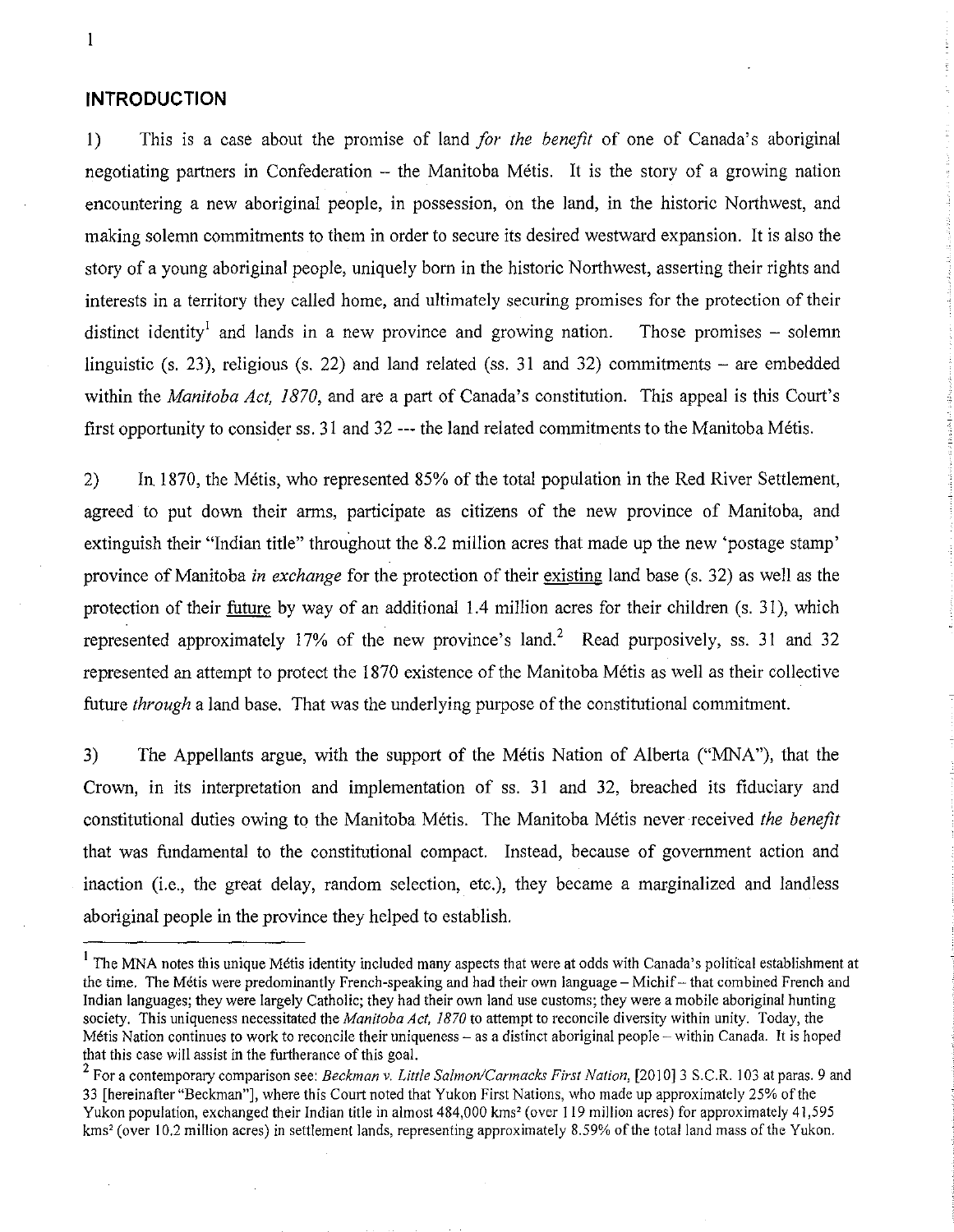4) Today, the promise ofss. 31 and 32 remain one of this country's old and difficult grievances. It engages whether partners in confederation, such as the Manitoba Metis, can rely on Canada's constitution - no matter how old the promise or how much the relationship and power dynamics have changed - to achieve the purpose of the original compact. It also engages whether and how reconciliation will finally begin with the Métis – as one of Canada's now constitutionally-recognized aboriginal peoples. For these very reasons, the resolution of this appeal goes to the very heart of Canada's constitutional morality.

5) The stakes are huge for the Manitoba Metis. They remain a landless aboriginal group in the province they helped create, and could be fated to remain that way. This would be an unthinkable future for any aboriginal people. It is equally so for the Manitoba Metis. With no land, economic or self-government base from which to build, their unique identity, language and culture are at risk, as they continue struggle to find a space for themselves between the two larger identities from which they descend. With this appeal, the Manitoba Metis do not seek to change or undo the past, only the opportunity to secure their collective future as ss. 31 and 32 were intended to.

### **PART 1- STATEMENT OF THE FACTS**

6) The MNA accepts the facts as set out by the Appellants.

### **PART II - ISSUES ON APPEAL**

7) The MNA proposes to address the following issues in this appeal: (I) mootness; (2) the interpretation of s. 31, (3) the importance of land to the Métis, and (4) standing.

#### **PART III - ARGUMENT**

#### **A. Mootness**

8) At paragraphs 368 of its Reasons, the Court of Appeal concluded that "the appellants are essentially seeking a private reference regarding the constitutionality of certain spent, repealed provisions" and dismissed the appeal as moot. It is submitted this was an error for two reasons.

9) First, the Court of Appeal conflated the main issue in this litigation; namely, the interpretation and implementation of ss. 31 and 32, as constitutional provisions, with the existence of legislation that purportedly fulfilled these constitutional provisions.<sup>3</sup> Courts have the task of interpreting

<sup>&</sup>lt;sup>3</sup> Only one of the seven declarations sought by the Appellants is with respect to now repealed legislation that purported to implement ss. 31 and 32. The rest are for declarations with respect to ss. 31 and 32.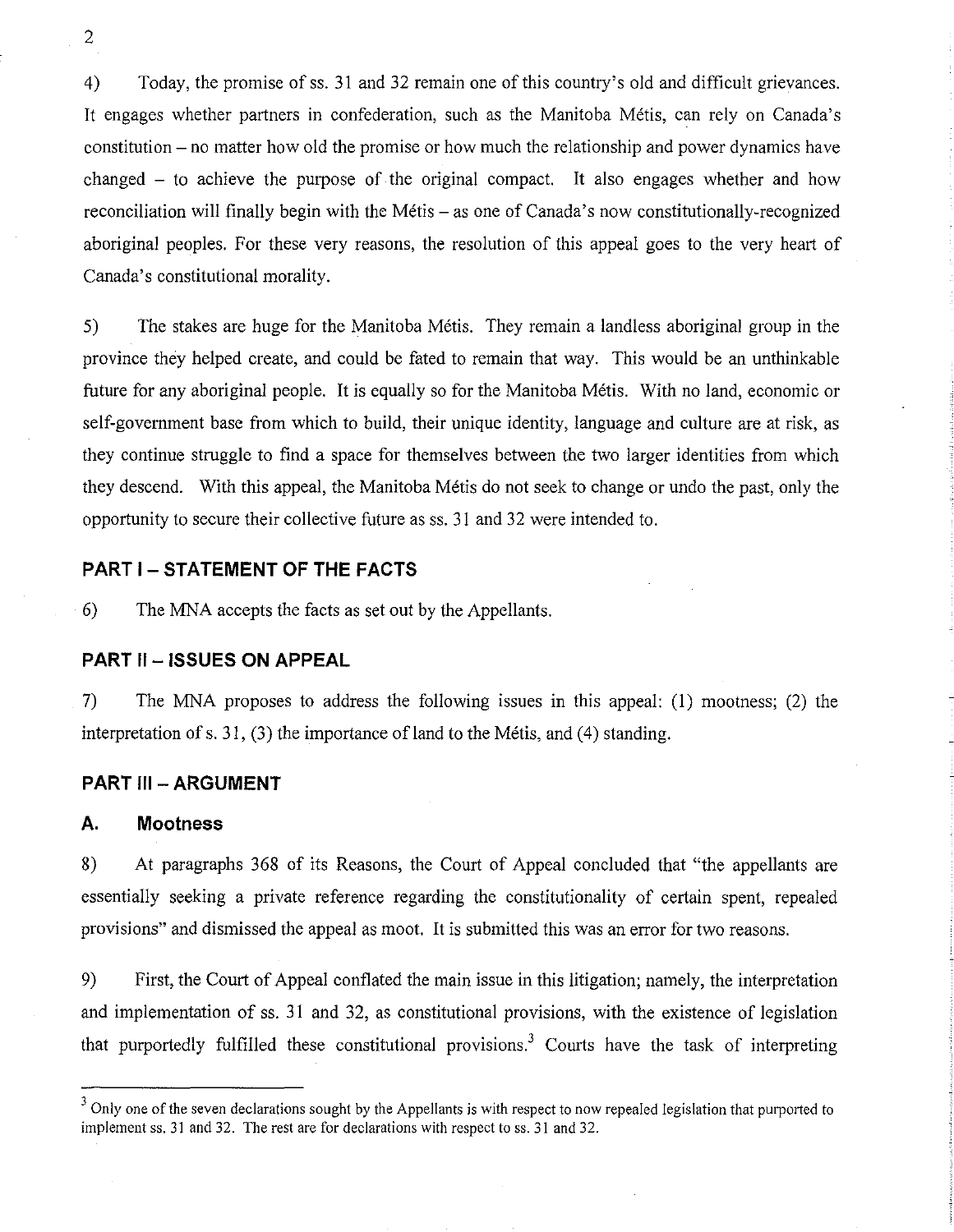constitutional provisions, and ensuring that legislative choices adhere to those provisions.<sup>4</sup> A constitutional provision cannot be 'legislated away' by unconstitutional legislation or legislation that may not fulfill the constitutional commitment. It is the ultimate role of courts to assess whether constitutional guarantees have been met. As such, the Court of Appeal erred in concluding that repealed legislation made the issues moot, without first interpreting ss. 31 and 32 (which have not been repealed) to determine whether they had been fulfilled by the impugned legislation.

10) Second, the Court of Appeal erred by failing to consider a unique aspect of this case in relation to mootness; namely, that it involves the claims of the Manitoba Metis. Unlike other constitutional litigation, this appeal will have a direct impact on reconciliation between the Crown and the Manitoba Metis. Reconciliation is "[t]he fundamental objective of the modem law of aboriginal and treaty rights.<sup>55</sup> It "is a process flowing from rights guaranteed by s. 35(1) of the *Constitution Act, 1982.*<sup>6</sup> For the most part, reconciliation with Canada's Métis is not occurring.<sup>7</sup> The principles articulated by this Court with respect to the Crown's relationship with "aboriginal peoples" have not yet penetrated the Métis reality.<sup>8</sup> This appeal will represent an important step in answering how reconciliation will move forward with the Métis, regardless of the outcome. A decision will either spur negotiations or require the Manitoba Metis to pursue alternate strategies (legal, political, international, etc.). As such, it is submitted that one thing the constitutional issues in this case are not is moot. Further, it is submitted that reconciliation requires that this case be decided on its merits.

11) In the event that this Court does determine that this appeal or aspects of it are moot, it is submitted that the requirements in *Borowski* v. *Canada,* [1989] 1 S.C.R. 342 are met and warrant the exercise of this Court's discretion to make determinations on moot issues.

12) The adversarial context is present, as held by the Court of Appeal.<sup>9</sup>

<sup>4</sup> See *Doucet-Boudreau v. Nova Scotia,* [2003]3 S.C.R. 3; *RlR-MacDonald Inc. v. Canada,* [1995]3 S.C.R. 199 at para. 136. S *Mikisew Cree First Nation v. Canada,* [2005] 3 S.C.R. 388 at para. I [hereinafter *"Mikisew"].* 

*<sup>6</sup> Haida Nation v. British Columbia,* [2004]3 S.C.R. 511 at para. 20 (emphasis added) [hereinafter *"Haida"]'* 

<sup>7</sup> While Metis north of 60° are included in modern day land claims processes *(e.g.,* Metis are a part of the *Sahtu Dene Metis Land Claim Settlement Act,* S.C. 1994, s. 27 and *Gwich 'in Land Claim Settlement Act,* S.C. 1992, c. 53), Metis south of 60' are excluded from all negotiations. Further, since *Powley,* Metis have been forced to litigate by the "hectare" across the Prairies to even have their food harvesting rights recognized: *R. v. Kelley,* 2007 ABQB 41 at para. 66; *R. v. Laviolette, 2005*  SKPC 70; *R. v. Belhumeur,* 2007 SKPC 114; *R. v. Goodon,* 2008 MBPC 58; *R. v Hirsekorn,* 2011 ABQB 682.

S It was not until after this Court's decision in *Re Eskimos,* [1939] S.C.R. 104, combined with *Calder v. AG British Columbia,* [1973] S.C.R. 313 [hereinafter *"Calder"]'* and Canada's subsequent renewed treaty-making efforts, that these principles began to penetrate the reality of another distinct aboriginal people - the Inuit. In less than 40 years since, four modern day land claim agreements and the creation of Nunavut have been achieved with Canada's Inuit. <sup>9</sup>*Court of Appeal Reasons,* Record Vol. III-IV, para. 371.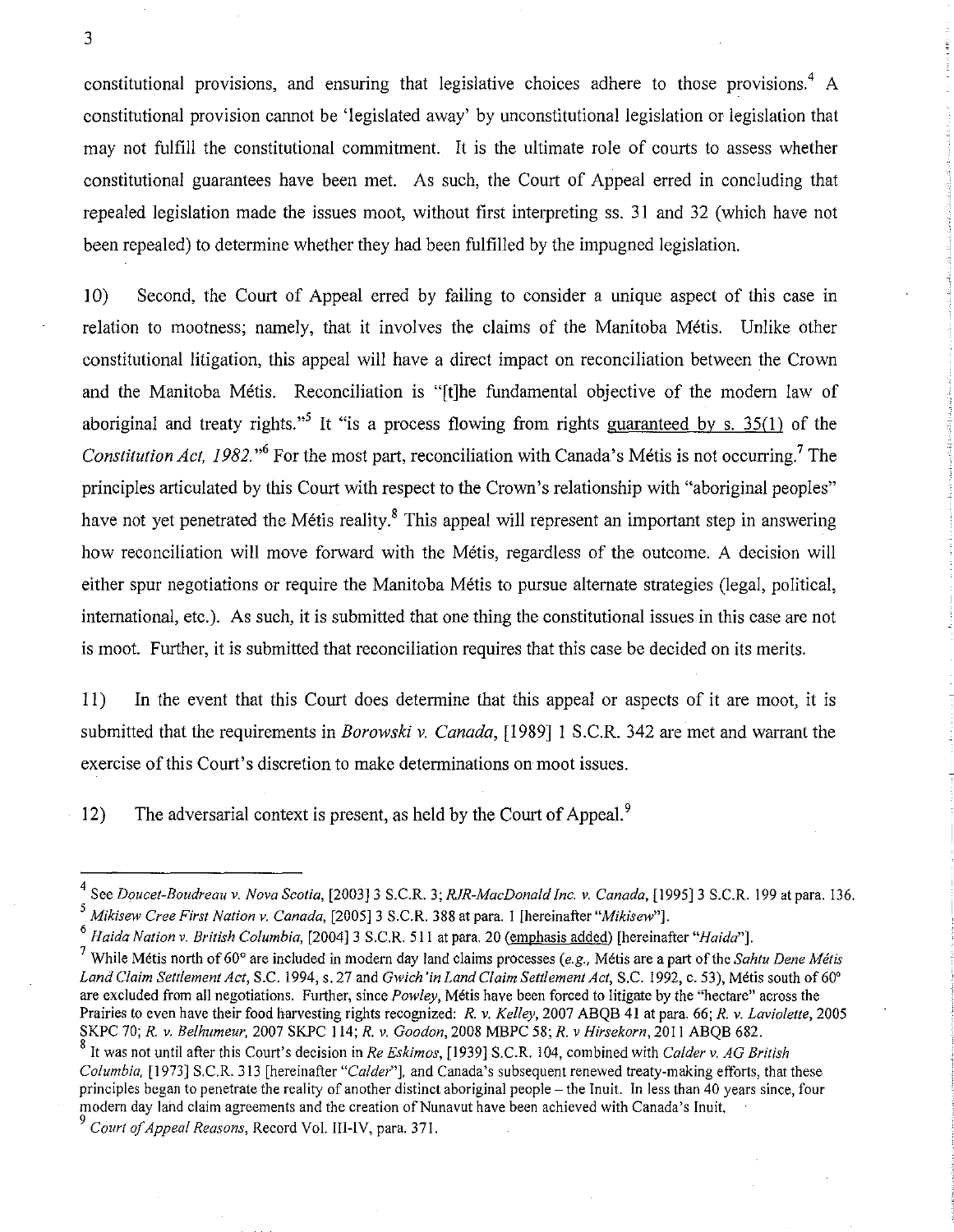13) The conservation of judicial resources criteria is met. The case has already taken 20 years of judicial resources. If the fundamental issues raised in this appeal are left unanswered, it would likely lead to subsequent litigation. Further, it raises issues of public importance. The Court of Appeal also recognized this.<sup>10</sup> Also, as discussed above, this appeal will impact reconciliation between the Crown and the Manitoba Métis. Its effects will be enduring – not limited or temporal. Finally, as this Court recently stated in *Cunningham,* "the time has finally come for recognition of the Metis as a unique and distinct people."<sup> $11$ </sup> This case provides an opportunity to do so.

14) Finally, contrary to the Court of Appeal's conclusion that in this case "a declaration in aid of extra-judicial political relief weighs in favour of this court declining to exercise its jurisdiction to decide moot matters," this Court has consistently recognized that judicial determinations are periodically needed to assist the Crown and aboriginal peoples in advancing reconciliation, and ultimately reaching extra-judicial settlements.<sup>12</sup> Further, in *Solosky v. The Oueen*,<sup>13</sup> this Court recognized a declaration cannot cure past ills, but could affect future rights. This forward-looking view did not negate the utility of a declaration on issues that may otherwise be considered moot. Finally, lower courts have recognized that the refusal of governments to engage in any negotiations with the Métis on significant constitutional issues justify judicial determinations on such matters.<sup>14</sup>

15) Based on the above criteria being met, it is submitted that, even if some or all of the legal issues raised in this case are moot, this Court should exercise its discretion to decide the merits.

### **B. The Interpretation of Section 31**

16) The MNA submits there are three distinct parts of s. 31 that must be interpreted based on the "meaning of its words, considered in context and within a view of the purpose they were intended to serve."<sup>15</sup> First, the intent of the provision: "towards extinguishment of the Indian title to the lands of the Province." Second, **the benefit provided to realize the provision's intent:** "one million four hundred thousand acres thereof, for the benefit of the families of the half-breed residents." Thirdly,

<sup>10</sup>*Court of Appeal Reasons,* Record Vol. III-IV, para. II.

II *Alberta (Minister of Aboriginal Affairs and Northern Development) v. Cunningham*, 2011 SCC 37 at para. 70 [hereinafter *"Cunningham"J.* Thirteen years ago, the trial judge in *R.* v. *Powley,* [1998J 0.1. No. 5310 (O.C.J.) at para. 137 asked the following rhetorically question: "[i]s it not time to find answers regarding the issues affecting the Metis?"

*<sup>12</sup> Delgamuukw* v. *British Columbia,* [1997J 3 S.C.R. 1010 at para. 186 [hereinafter *"Delgamuukw"J; R. v. Powley,* [2003J 2 S.C.R. 207 at para. 50 [hereinafter *"Powley"J; Haida, supra.* at para. 20.

<sup>13</sup>*Solosky* v. *The Queen,* [1980J I S.C.R. 821 at p. 818.

<sup>14</sup> For example see: *Daniels v. Canada (Minister of Indian Affairs),* [2002J F.C.J. No. 391 (F.C.T.D.) at para. 24.

<sup>&</sup>lt;sup>15</sup> *R. v. Blais,* [2003] 2 S.C.R. 236 at paras, 16-17.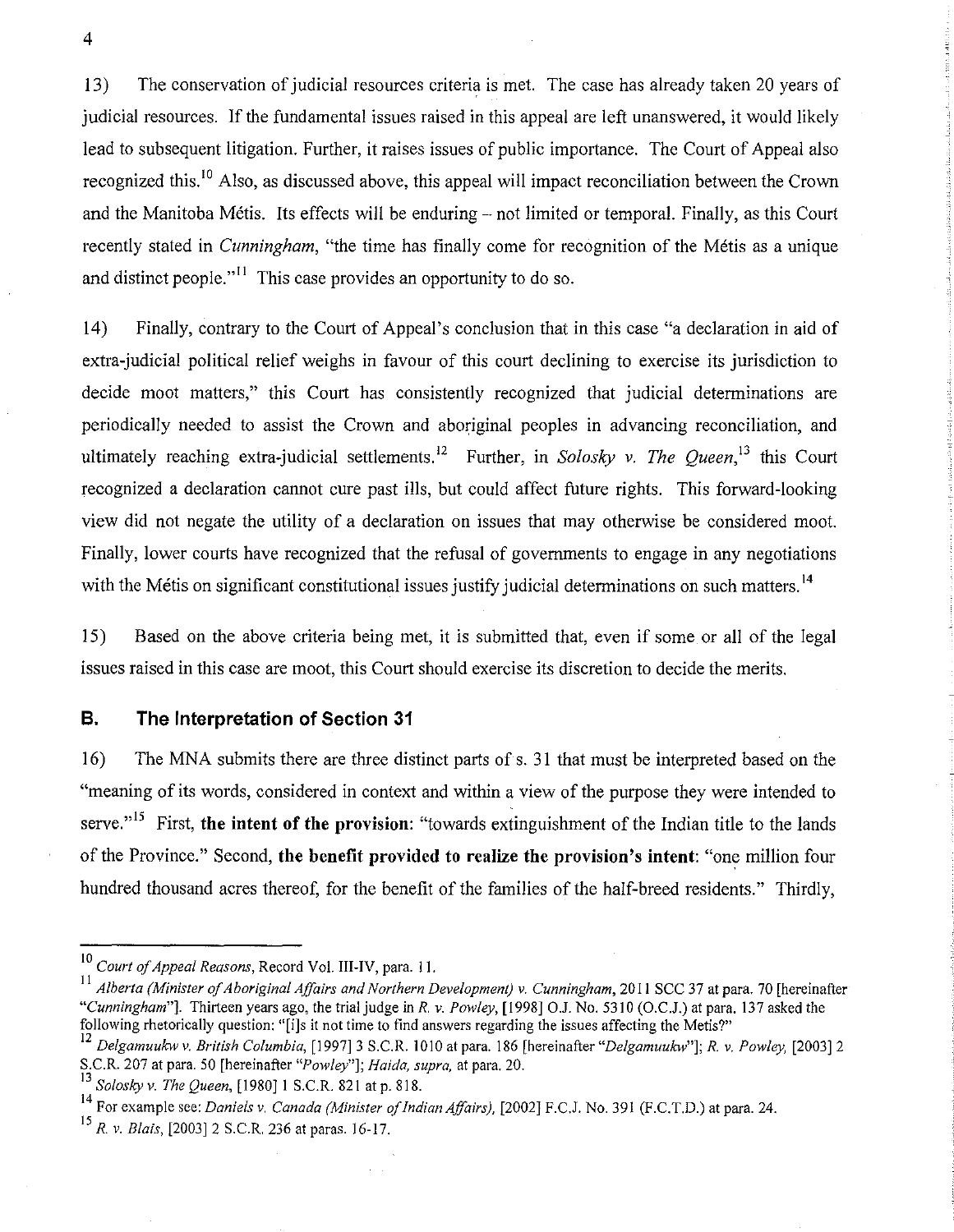how the benefit was to be achieved: the granting of the lands to the "children of the half-breed heads of families residing in the Province at the time of said transfer to Canada."

### (i) "Towards the Extinguishment of the **Indian** Title"

17) On the interpretation of the term "Indian title" in s. 31, the MNA makes, as a preliminary submission, that the trial judge's determination that the Métis needed to first prove they had "Indian title" before the could rely on s. 31's explicit language was an error of law.<sup>16</sup> This Court has never required aboriginal groups, who have reached negotiated arrangements (i.e., treaties, agreements, promises, etc.) with the Crown (which provide the definition of aboriginal rights with greater precision in exchange for the abandonment of broader asserted rights claims) to *first* prove the underlying basis for the negotiated arrangement *before* they can rely on its terms. For example, in *Beckman,* this Court did not assess whether the Yukon First Nations actually had aboriginal title, based on the test established by this Court in *Delgamuukw*, to the 484,000 kms<sup>2</sup> the First Nations surrendered, before interpreting the benefits and obligations in the treaty.

18) The trial judge's proposed approach to s. 31 on this issue, which was not overturned by the Court of Appeal, would result in courts determining whether the asserted rights claims were sufficient to warrant a negotiated benefit or term in a Crown-aboriginal agreement or treaty. Such an approach would be unworkable, and undermine the very purpose of reaching negotiated agreements with aboriginal peoples. It is submitted that the trial judge's conclusions on this issue should be overturned, and that the starting point for analysis must be the actual text of s. 31, as it would be in the case of a treaty or agreement with any other aboriginal group.

19) In 1870, "Indian title," as a term and concept, was well-known and used. While the exact content of what was included in "Indian title" was far from comprehensively defined (similar to the term 'aboriginal title' today), it was acknowledged that it derived from pre-existing rights of "Nations" or Indian tribes"17 to their lands, as recognized in the *Royal Proclamation.* In treaties before and after 1870, Indian peoples "surrendered, ceded, granted and conveyed" their "rights, title, and interests" or "Indian title" in exchange for benefits defined in treaties.<sup>18</sup> Further, this Court has recognized that "Indian title" was historically regarded as a legal right based on pre-existing occupation and

*<sup>16</sup> Trial Reasons,* Record Vol. I-III at para 594.

<sup>&</sup>lt;sup>17</sup> Royal Proclamation issued on October 7, 1763 by King George III (emphasis added).

<sup>&</sup>lt;sup>18</sup> For use of the term "Indian title" see: *McDiarmid Lumber Ltd. v. God's Lake First Nation*, [2006] 2 S.C.R. 846 at para. 97 in the context of Treaty No.5 in 1875 or *Williams Treaty,* 1923 (Queen's Printer, Ottawa: 1967) for the use of the term in a treaties. For surrender ofIndian "rights, title, interests" treaties see: *Robinson Huron Treaty, 1850* (Queen's Printer: 1964).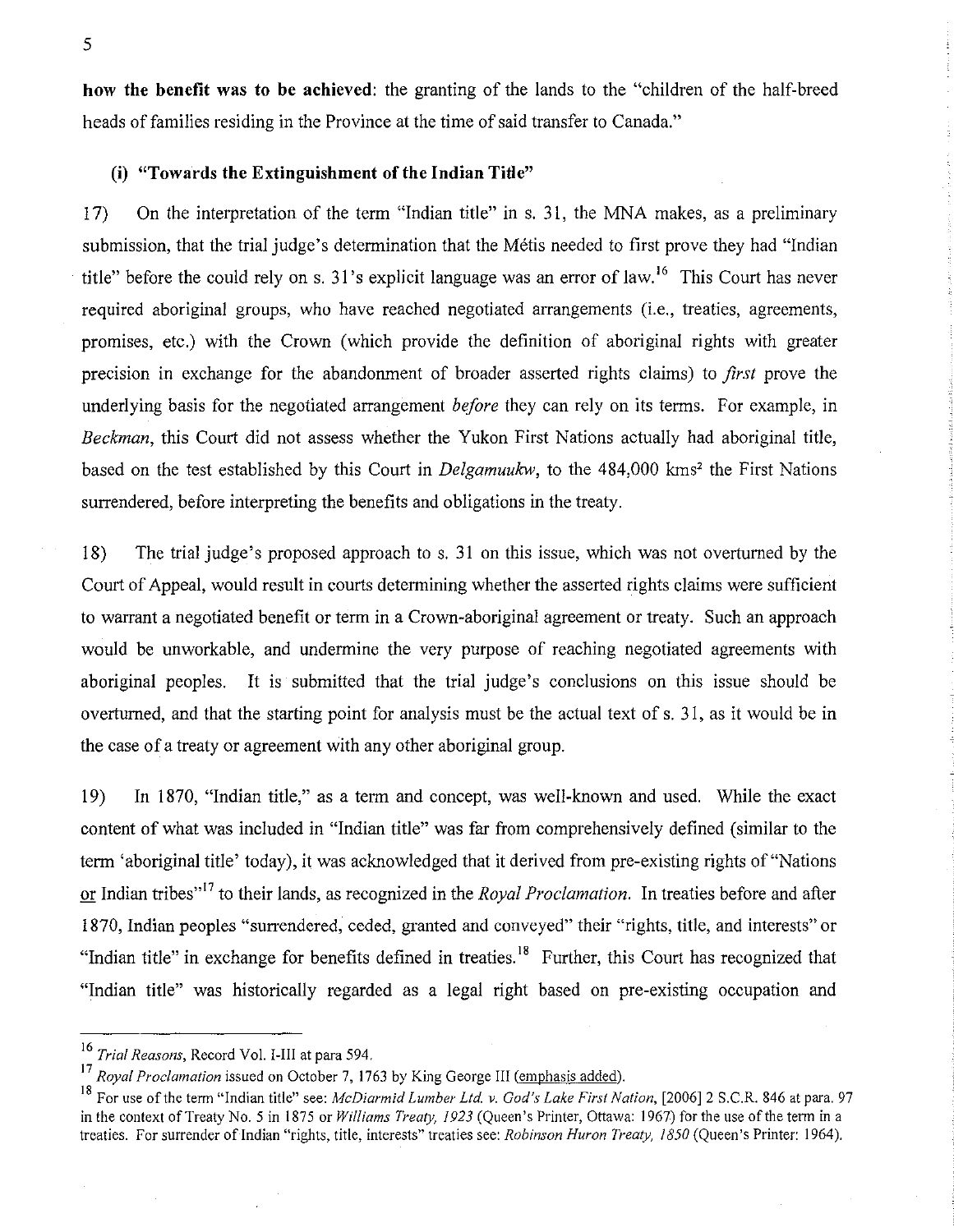possession, with ultimate title resting with the Crown. 19 Based on the language of s. 31, the Crown clearly recognized the Metis in the Red River also had rights based on their pre-existing occupation and possession of the territory. Similar in the case of Indians, knowing the precise content of the "Indian title" was not required for the Crown's purposes. It is submitted that s. 31's text supports finding that the Manitoba Metis, as an aboriginal people, in possession, had "Indian title" *qua* Metis in 1870, similar to how they have aboriginal rights *qua* Métis today.<sup>20</sup>

20) Further, after 1870, Canada continued to recognize the "Indian title" of the Metis in the Northwest in legislation, orders-in-council, and authorizations for Metis scrip commissions (1885- 1910). In 1879, the *Dominion Lands Act,* s. 125(e) was adopted to satisfy "the extinguishment of the Indian title, preferred to the Halfbreeds." In 1899, the *Dominion Lands Act,* s. 90(f), was amended to provide for granting "lands in satisfaction of claims of half-breeds arising out of the extinguishment of the Indian title.<sup> $,21$ </sup> In introducing these proposed amendments, Prime Minister Laurier and Clifford Sifton, Minister of the Interior, made the following statements in the House of Commons:

We determined at the outset, when we acquired the territory of the Hudson Bay Company, that we would treat the half-breeds as we would the Indians - that is, as first occupants of the soil. It has been the policy of the British Government from time immemorial not to take a possession of any lands without having in some way settled with the first occupants and giving them compensation...<sup>22</sup>

... the Government of the Dominion, in taking possession of the territory, was bound to recognize [the Métis] petition and extinguish his title  $\ldots^{23}$ 

21) An Order-in-Council for Treaty 8 that was subsequently passed pursuant to the 1899 amendment read:

After careful consideration the Minister has come to the conclusion that this claim of the Half-Breeds is well-founded and should be admitted. As already set forth he is of the opinion (sic) that Indian and Half-Breed rights are co-existent and should be properly extinguished concurrently. When half-breed rights are not so extinguished, they must, he considered, be held to exist after the extinguishment of Indian title and up to such time as action is taken for their extinguishment.<sup>24</sup>

<sup>19</sup>*Calder, supra; Guerin v. The Queen,* [1984]2 S.C.R. 335 at pp. 376, 382; *Delgamuukw, supra,* paras. 189-190.

<sup>&</sup>lt;sup>20</sup> The MNA notes the parallels to *Powley* where governments argued that this Court should look past the text of s. 35, which explicitly recognizes the Metis as an aboriginal people, and adopt an interpretation of a constitutional provision that would render it meaningless for the Metis (Le., Metis could not have aboriginal rights because they weren't "Indians" who were here at contact). This Court rejected such an interpretation. In this appeal, governments make similar arguments with respect to 31. They ask this Court to look past the language of s. 31, which explicitly recognizes the Manitoba Metis had "Indian title", in order to render it meaningless for the Metis (i.e., Metis could not have "Indian title" because they were not culturally Indians). Similar to *Powley*, it is submitted that such an interpretation cannot be sustained.

<sup>21</sup>*An Act/urther to amend the Dominion Lands Act,* s. 4., Canada Statutes, 62 - 63 Vic., cap. 16.

<sup>22</sup>*Canada House a/Commons Debates,* 3 July 1899, col. 6418.

<sup>23</sup>*Canada House a/Commons Debates,* 3 July 1899, col. 6413.

<sup>24</sup> Order-in-Council, P.C. 918, May 9,1899.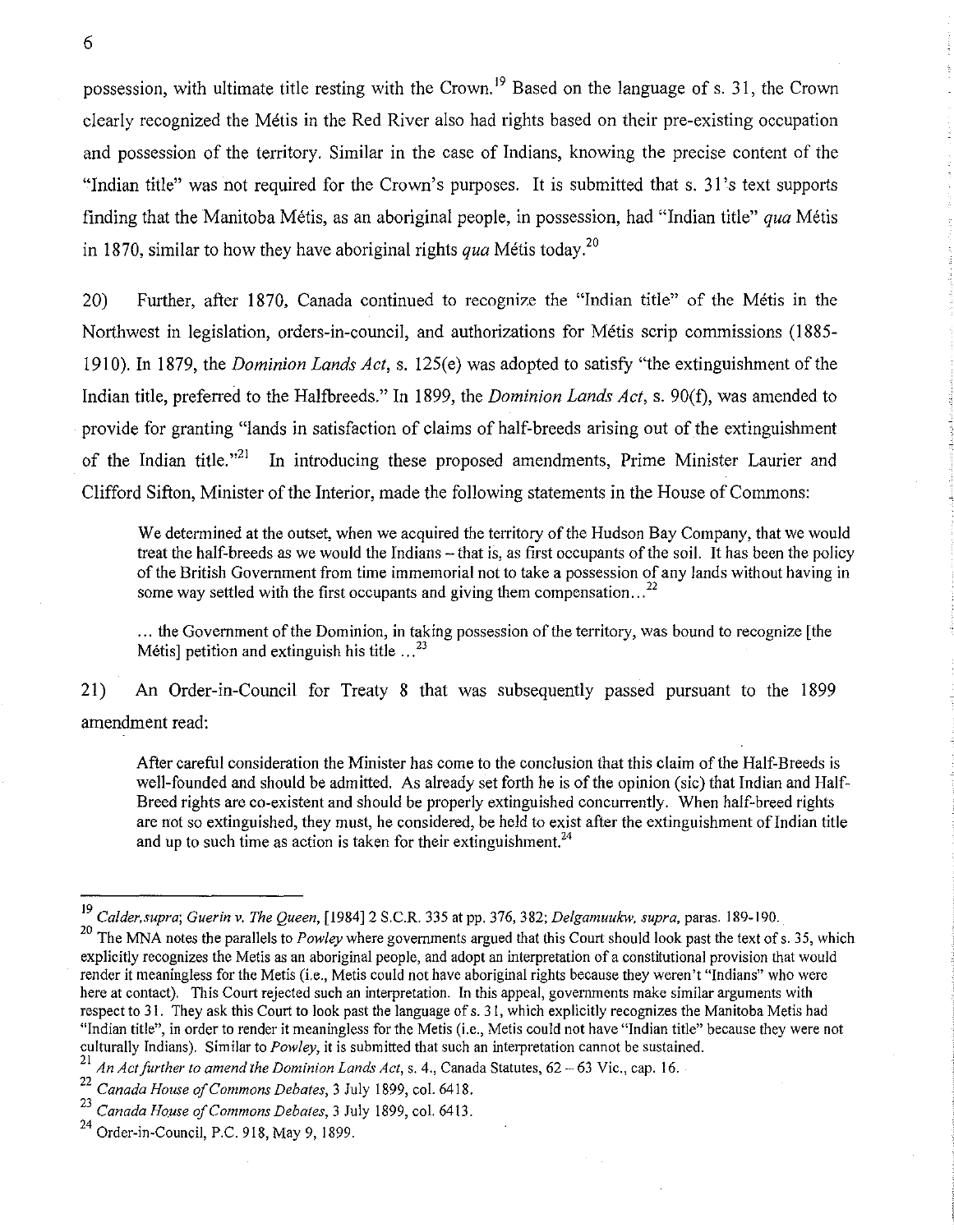22) Far from being an anomaly, the recognition of the "Indian title" of the Metis in the Northwest continued almost 40 years. Viewed in this context, it strains credibility to suggest it was a "political expedient" in 1870. Moreover, since it clearly could not be a 40-year "political expedient", the only other way it could be interpreted to mean that the Metis did not have "Indian title" would be to suggest that this recognition was a legislative ruse perpetuated on the Metis and the public for four decades. It is submitted that such an interpretation is untenable, and that the recognition that Métis had "Indian title" based on the language and historical context of s. 31 must be preferred.

23) Finally, ss. 32(3) and 32(4) also include the tenn "Indian title." These sections refer of the "Indian title" extinguished by the Saulteux, Cree and Chippewa through the 1817 Selkirk treaty as well as the "Indian title" that was to be extinguished in Treaty 1 and 2. It is submitted that an interpretation that the "Indian title" of the Metis in s. 31 was a "political expedient" or of some different substance and form than the "Indian title" of the Chippewa, Cree and Saulteux included in ss. 32(3) and 32(4) is not supported by the text of the legislation. Such an interpretation would result in incoherence and inconsistency between sections of the act using the same tenn. This Court has held that interpretations, which create these types of internal conflicts in legislation, should be avoided.<sup>25</sup> As such, it is submitted that the "Indian title" referred to in the act – whether it is that of the Chippewa, Cree, Saulteux or Métis – should be interpreted consistently.

#### (ii) **"For the Benefit of the Families of the Half-breed Residents"**

24) There are two key aspects of this part ofs. 31 based on the language used: (I) there was to be a "benefit", (2) the "benefit" was to be for the "families of the half-breed residents."

25) Definitions of "benefit" include: "advantage; privilege; profit or gain,"<sup>26</sup> "something that promotes or enhances well-being; an advantage, $v^{27}$  "to derive benefit or advantage; profit; make improvement.<sup> $,28$ </sup> It is submitted that the ordinary meaning of benefit invokes creating an advantage or enhancing well-being. As such, it requires execution in a manner that gives effect to the benefit.

26) The second aspect of this part of s. 3 I is that the "benefit" is for "the families of the half-breed residents". *Black's Law Dictionary* defines a family as "[a] group of persons connected by blood, by

*<sup>25</sup> R.* v. *Ulybel Enterprises Ltd.,* [2001]2 S.C.R. 867 at para. 30. See also: *Bastien Estate v. Canada,* 2011 SCC 38 at paras. 4 and 14 re: consistent interpretation of "on a reserve" within various sections of the *Indian Act,* R.S.C. 1985, c. 1-5. 26 "Benefit." Def. I and 2. *Black's Law Dictionary* (9" *Edition).* 2009. Print.

<sup>&</sup>lt;sup>27</sup> "Benefit." Def. 1. *The American Heritage Dictionary of the English Language* (4<sup>th</sup> *Edition*). On-line. (accessed November 22, 20 II at http://education.yahoo.com/reference/dictionary/entry/benefit)

<sup>28 &</sup>quot;Benefit." Def. 7. *Webster's Unabridged Dictionary, 2'd Edition. 2009.* Print.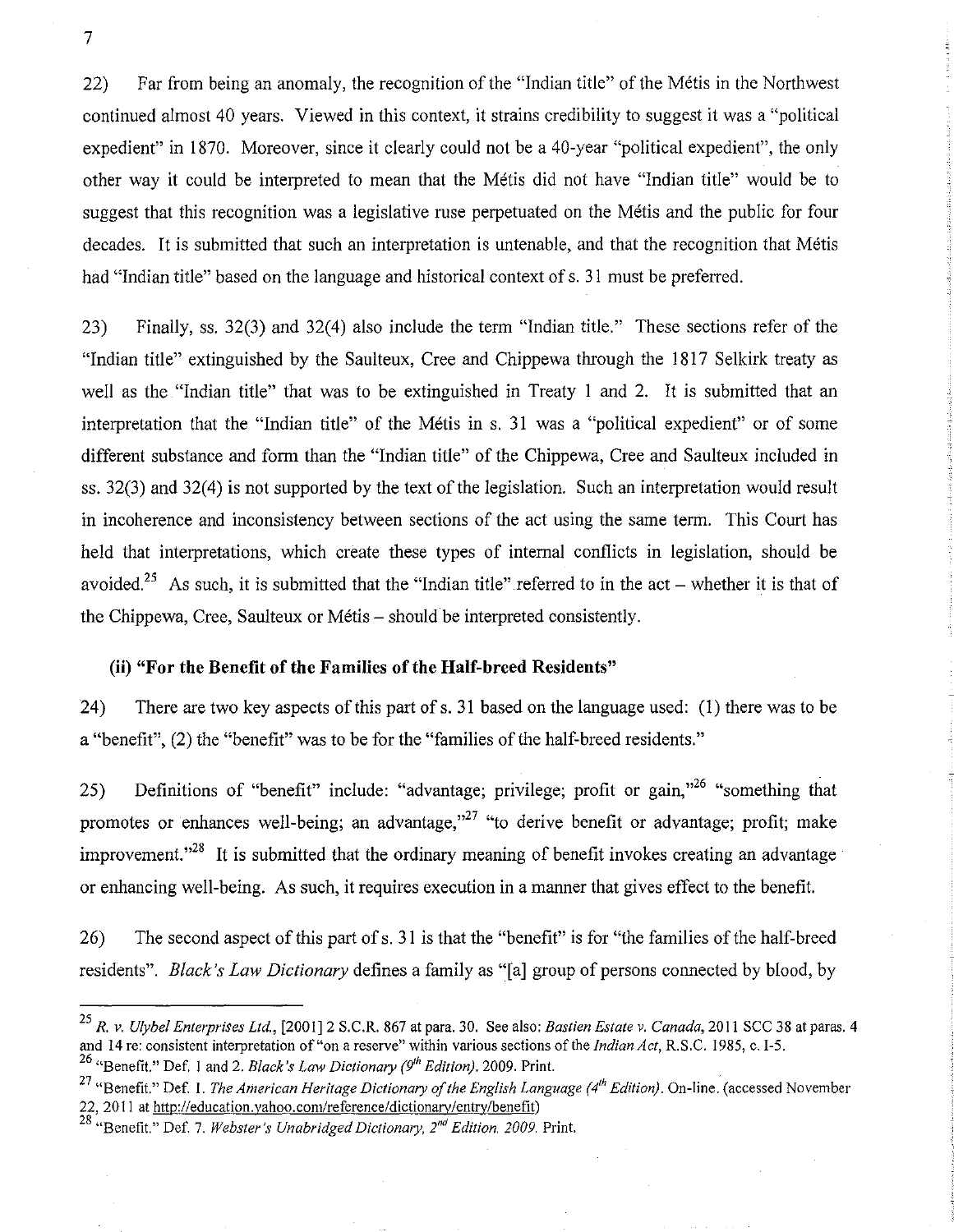affinity or by law, esp. within two of three generations.<sup> $29$ </sup> The ordinary meaning of "families" engages a collective interest. For example, individual children do not constitute "families". Neither does one family in isolation. Therefore, it is submitted that the text supports an interpretation that the "benefit" was to accrue to a collective. While the means to achieve the "benefit" for the collective was to be *through* the provision of land to the children, it is submitted that s. 31's text does not support a conclusion that the benefit was to be purely individualistic in nature.

27) From a statutory interpretation analysis, the MNA notes that s. 31 did not need to include the language that it was "for the benefit of the families of the half-breed residents." Section 31 could have just as easily read that the "Indian title" of the half-breeds was to be extinguished by providing lands to the children, but s. 31's text does not say that. Instead, it uses language that demonstrates a collective benefit was required to be provided through the granting of lands to the children.

### (iii)"Lots and Tracks" for the "Children of the Half-breed Heads of Families"

28) The final component of s. 31 is that the 1.4 million acres were to be granted to the "children of the half-breed heads of families residing in the province at the time of said transfer." As noted above, the distribution of land needed to be undertaken in a manner that achieved the promised advantage or enhanced well-being to the Manitoba Metis. The "great delay", "random selection" and other Crown breaches ensured the collective benefit was never realized.<sup>30</sup> As a result, it is submitted that s. 31's intent and benefit, based on the ordinary meaning of the text, was not achieved.

#### **C. The Importance of Land to the Metis**

29) Today, international law recognizes the legal right of aboriginal peoples to their traditional lands.<sup>31</sup> It also recognizes that the loss of these traditional lands requires "just, fair and equitable compensation."<sup>32</sup> Domestically, this Court has held Canada's common law recognizes aboriginal title, and, more recently, this right is constitutionally protected within s.  $35<sup>33</sup>$ 

30) These relatively new legal protections and norms recognize that *land is essential* to the wellbeing and survival of aboriginal peoples in Canada and around the world. Land provides a space

<sup>29 &</sup>quot;Family." Def. I. *Black's Law Dictionary* (9'" *Edition).* 2009. Print.

<sup>30</sup> Appellants Factum, paras. 124·206.

<sup>&</sup>lt;sup>31</sup> United Nations Declaration on the Rights of Indigenous Peoples, adopted by the General Assembly, September 13, 2007, A/RES/611295, Article 26.

*<sup>32</sup> United Nations Declaration on the Rights of Indigenous Peoples, supra,* Article 28.

<sup>33</sup>*Calder, supra; Delgamuukw, supra.*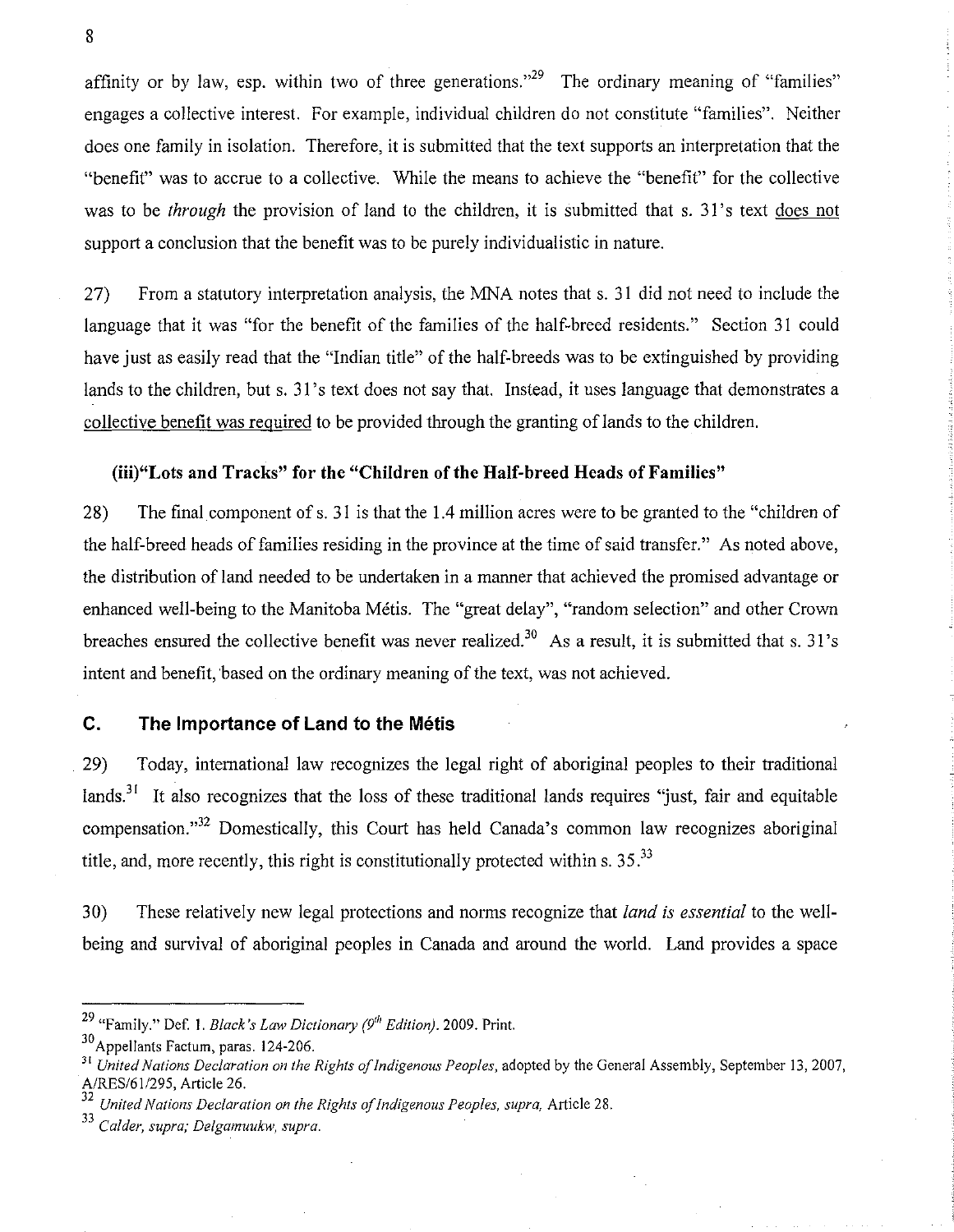where aboriginal peoples can call home and where their distinct languages, cultures and identities can be protected. In its final report, the *Royal Commission on Aboriginal Peoples* concluded:

Aboriginal people have told us of their special relationship to the land and its resources. This relationship, they say, is both spiritual and material, not only one of livelihood, but of community and indeed the continuity of their cultures and societies.<sup>34</sup>

31) The Métis are an aboriginal people. Canada's constitution now confirms this historic fact. As such, the "rights, claims and ambitions"<sup>35</sup> of the Métis to a land base are no less worthy or valid than that of other aboriginal peoples. The Alberta Metis experience, considered in the *Cunningham* case, illustrates this fact. In *Cunningham,* this Court affirmed that the "desire", of both the Metis and Alberta, to "continue to have a land base for the preservation and enhancement of Metis culture and identity and to enable the Metis to attain self-governance under the laws of Alberta" was consistent with Canada's new "constitutional scheme" brought about by s.  $35<sup>36</sup>$ 

32) This Court also identified that a legal gap and government policies, have contributed to the unique struggles the Metis have faced historically and continue to face today. One of these key struggles, as illustrated by the Alberta Metis experience, has been to secure Metis lands for their collective benefit. Contrary to the suggestions of the Respondents, $3<sup>7</sup>$  the current lack of Métis lands in Canada does not flow from an innate quality of the Métis or some desire of the Métis to be a landless aboriginal people in the second largest country in the world. This reality flows from the long history of government non-recognition and indifference towards the Métis - the "legal lacuna" identified by this Court.<sup>38</sup> It is submitted this current landless reality was not a chosen fate.

33) Finally, the Alberta situation demonstrates that a Metis land base is not a 'theoretical' concept. It can be achieved, and it is submitted that it is fundamental to reconciliation with Metis. Similar to Manitoba Metis, Alberta Metis were also landless after the scrip system failed to secure them a land base, resulting in the "independent ones" becoming the "road allowance people."<sup>39</sup> Alberta Métis were unwilling to accept a landless fate. After almost 75 years of collaborative efforts with Alberta, <sup>40</sup> Alberta Metis now possess approximately 1.3 million acres of land (roughly the same amount of land

*<sup>34</sup> Report of the Royal Commission on Aboriginal Peoples,* 1996, Vol. 2, Part 2, p. 448.

<sup>35</sup> Mikisew, supra, at para. 1.

<sup>36</sup>See *Metis Settlements Act,* R.S.A. 2000, c. M-14; *Cunningham, supra,* at paras. 69 (citation) and 60-68.

<sup>&</sup>lt;sup>37</sup> See Factum of AG Canada, at paras. 103, 105, 106, 128, 131 and Factum of Manitoba, at paras. 6, 7.

*<sup>38</sup> Cunningham, supra,* at para. 8.

*<sup>39</sup> Report of the Royal Commission on Aboriginal Peoples,* 1996, Vol. 4, at p. 227.

<sup>&</sup>lt;sup>40</sup> The MNA notes this has largely been achieved through political will, not through a rights recognition process. These same political conditions have not and do not exist in Manitoba. At various times, Canada has been willing to negotiate on selfgovernment and land with the Metis. See *Report of the Royol Commission on Aboriginal Peoples, supra,* at pp. 377-382.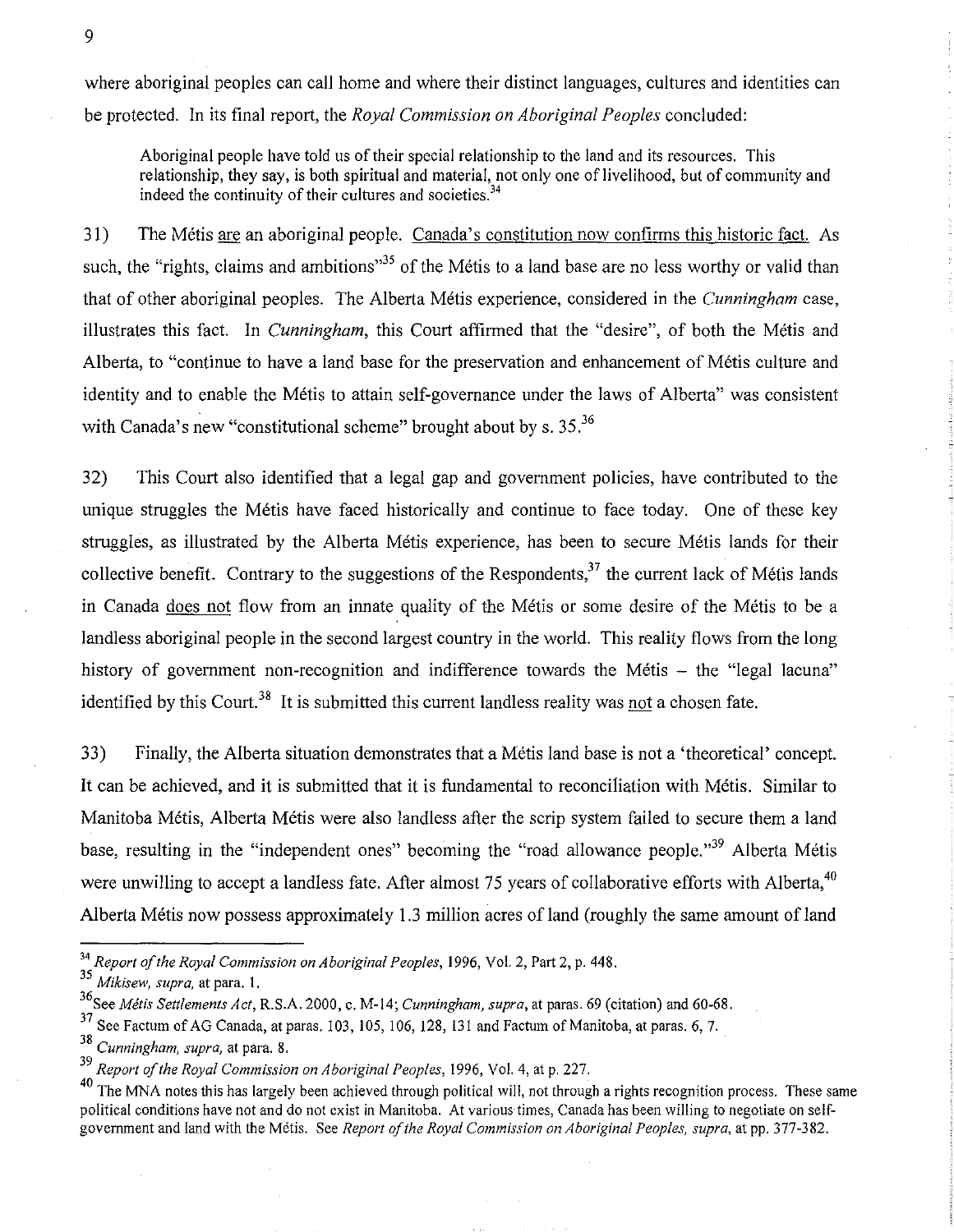promised in s. 31), along with a level of self-govermnent over eight collectively-held Metis Settlements. While insignificant in size to Alberta and Canada as a whole (i.e., the Alberta Metis Settlements comprise less than 0.008% of Alberta's land mass and 0.00053% of Canada's), for Alberta Métis, these lands represent a secured future.

34) The MNA submits that the importance of land to the Metis, as an aboriginal people, should inform this appeal, along with recent international law and the constitutional backdrop of s. 35. The technical defenses of the Respondents, the uniqueness of the Metis (i.e., the fact that they are a distinct aboriginal people who were and are not culturally Indians), and the "legal lacuna" the Metis have faced in Canada should not obscure the fact that land has always been and continues to be of primary importance to the Metis, as an aboriginal people.

### **D. Standing**

35) In *Powley,* this Court held that in order for Metis communities to assert their constitutional rights it was imperative that membership requirements became standardized so legitimate rightsholders could be identified.<sup>141</sup> Since *Powley*, Métis groups, such as the MNA and the MMF have done just that. They have established new identification systems in order to pursue rights claims – as communities - in the courts (if negotiations with government are refused or fail). It is submitted that the denial of the MMF's standing undermines this work and this Court's direction in *Powley.* 

 $36$  Further, s. 31, and now s. 35 recognize the rights of the Métis – as collectives – not as individuals. These collectives must be able to pursue these rights  $-$  as collectives  $-$  in the courts. They should not be prejudiced because of their historic lack of legal recognition by govermnents in pursuing legitimate rights claims. As such, courts should apply the test for public interest standing in a purposive manner when collective rights, such as those protected in constitutional provisions, are being pursued by aboriginal peoples. Anything less could risk undermining Canada's constitutional commitments to aboriginal groups. It is requested that this Court address this very important issue to the Métis.

#### **PART IV - COSTS**

37) The MNA does not seek costs in this appeal.

<sup>10</sup> 

<sup>41</sup>*Powley, supra,* para. 29.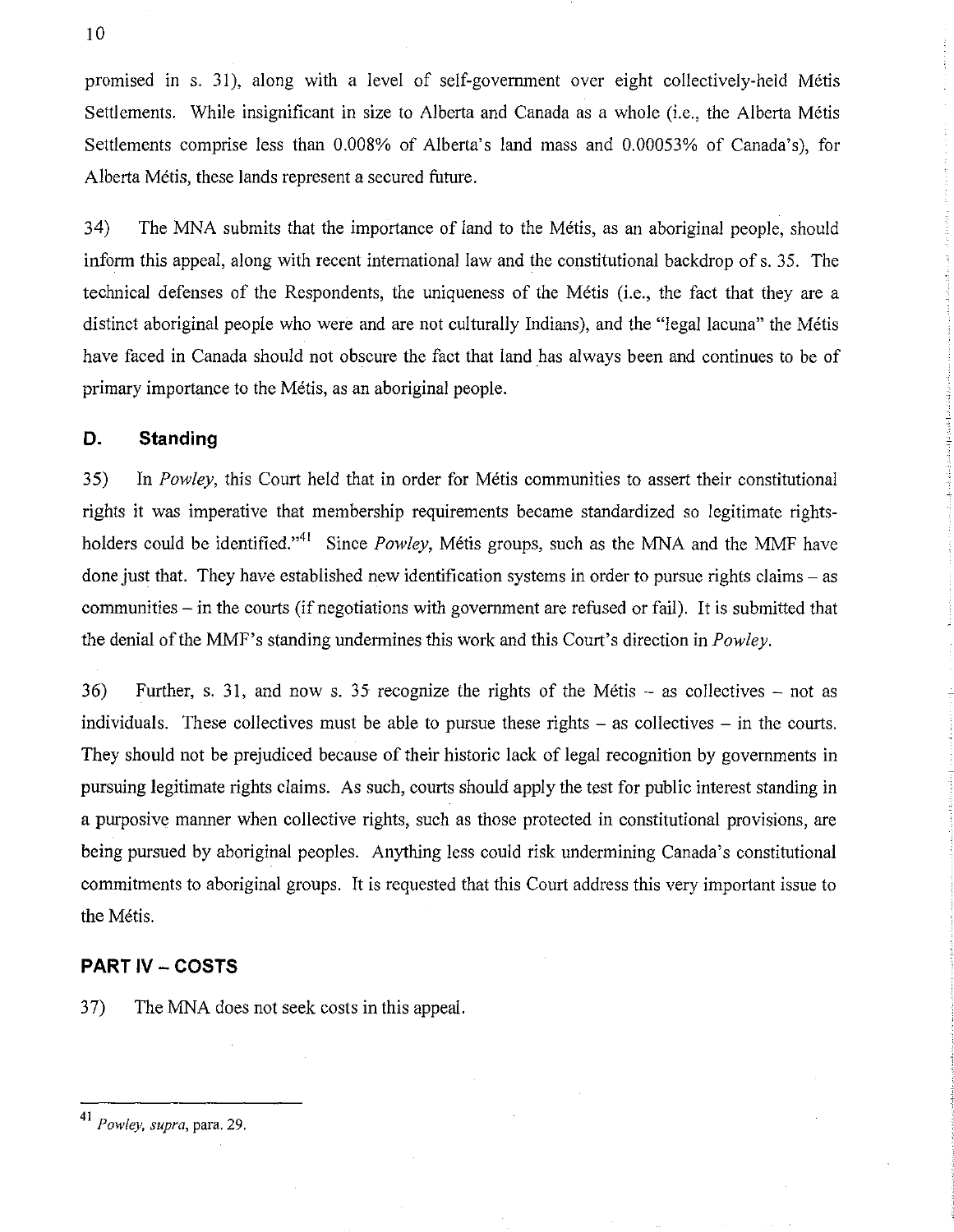**11** 

# **PART V - NATURE OF ORDER SOUGHT**

38) The MNA asks that the appeal be allowed and the Appellants be granted the declarations sought.

39) The MNA asks that this Court grant it time to make oral representations at the hearing of this appeal.

All of which is respectfully submitted, this  $23<sup>nd</sup>$  day of November, 2011.

Madde.

Jason Madden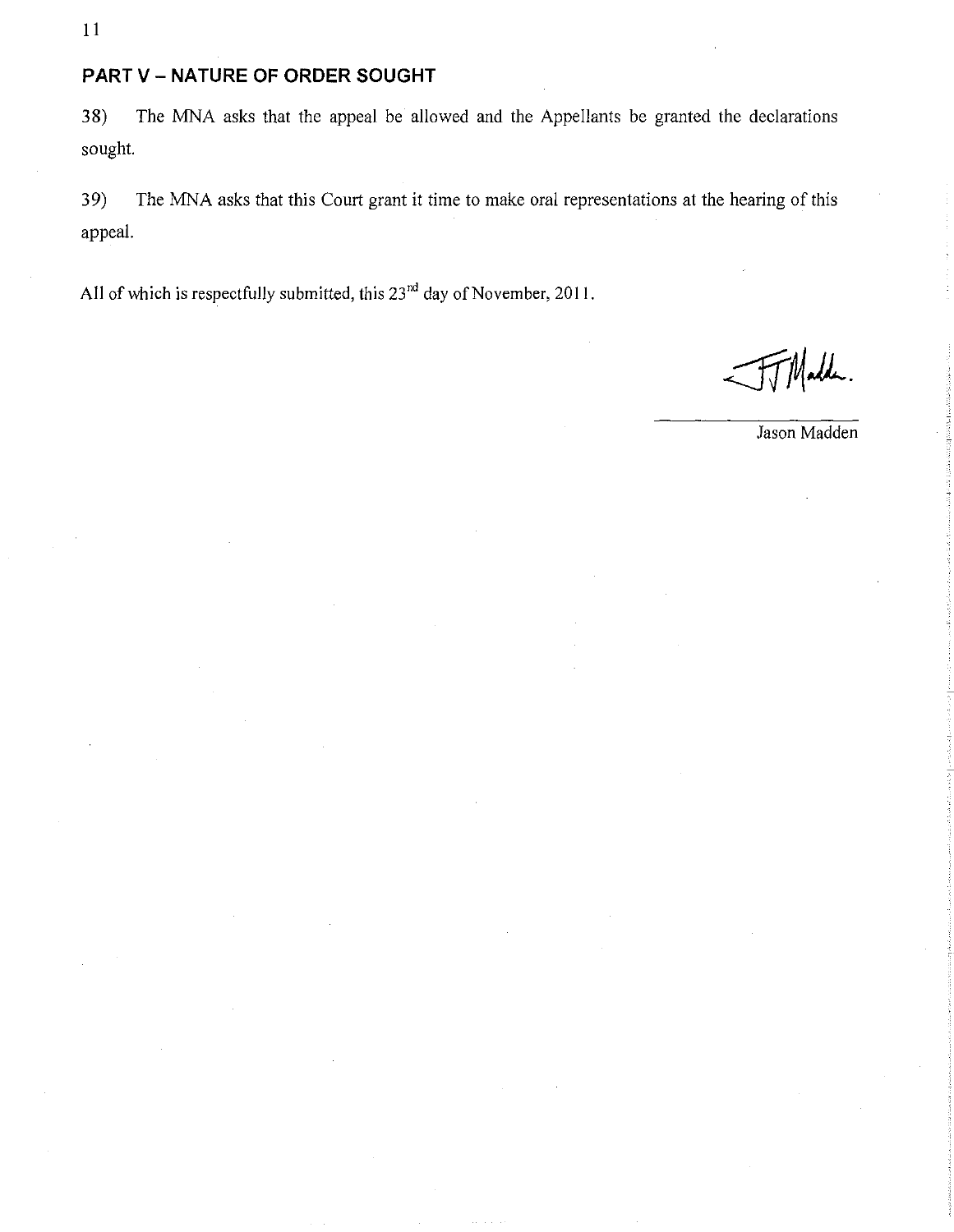**PART VI- LIST OF AUTHORITIES** 

| A.                | <b>CASES</b>                                                          |                |
|-------------------|-----------------------------------------------------------------------|----------------|
| $\bf{l}$          | Beckman v. Little Salmon/Carmacks First Nation, [2010] 3 S.C.R. 103   | 2, 17          |
| 2                 | Doucet-Boudreau v. Nova Scotia (Minister of Education), [2003] 3      | 9              |
|                   | S.C.R. 3                                                              |                |
| 3                 | RJR-MacDonald Inc. v. Canada (Attorney General), [1995] 3 S.C.R.      | 9              |
|                   | 199                                                                   |                |
| 4                 | Borowski v. Canada, [1989] 1 S.C.R. 342                               | 11, 12         |
| 5                 | Haida Nation v. British Columbia, [2004] 3 S.C.R. 511                 | 10, 14         |
| 6                 | Mikisew Cree First Nation v. Canada (Minister of Canadian Heritage),  | 10             |
|                   | [2005] 3 S.C.R. 388                                                   |                |
| $\overline{\tau}$ | Alberta (Minister of Aboriginal Affairs and Northern Development) v.  | 13, 31, 32, 34 |
|                   | Cunningham, 2011 SCC 37                                               |                |
| 8                 | R. v. Powley, [1998] O.J. 5310 (O.C.J.)                               | 13             |
| 9                 | Delgamuukw v. British Columbia, [1997] 3 S.C.R. 1010                  | 14             |
| 10                | R. v. Powley, [2003] 2 S.C.R. 207                                     | 14,35          |
| 11                | Solosky v. The Queen, [1980] 1 S.C.R.                                 | 14             |
| 12                | Daniels v. Canada (Minister of Indian Affairs), [2002] F.C.J. No. 391 | 14             |
|                   | (F.C.T.D.)                                                            |                |
| 13                | R. v. Kelley, 2007 ABQB 41                                            | 10             |
| 14                | R. v. Laviolette, 2005 SKPC 70                                        | 10             |
| 15                | R. v. Belhumeur, 2007 SKPC 114                                        | 10             |
| 16                | R. v. Goodon, 2008 MBPC 58                                            | 10             |
| 17                | R. v Hirsekorn, 2011 ABQB 682                                         | 10             |
| 18                | R. v. Blais, [2003] 2 S.C.R. 236                                      | 16             |
| 19                | McDiarmid Lumber Ltd. v. God's Lake First Nation, [2006] 2 S.C.R.     | 19             |
|                   | 846                                                                   |                |
| 20                | Guerin v. The Queen, [1984] 2 S.C.R. 335                              | 19             |
| 21                | R. v. Ulybel Enterprises Ltd., [2001] 2 S.C.R. 867                    | 23             |
| 22                | Bastien Estate v. Canada, 2011 SCC 38                                 | 23             |
| 23                | Calder v. A.G. of British Columbia, [1973] S.C.R. 313                 | 10, 19, 29     |
| 24                | Re Eskimos, [1939] S.C.R. 104                                         | 10             |